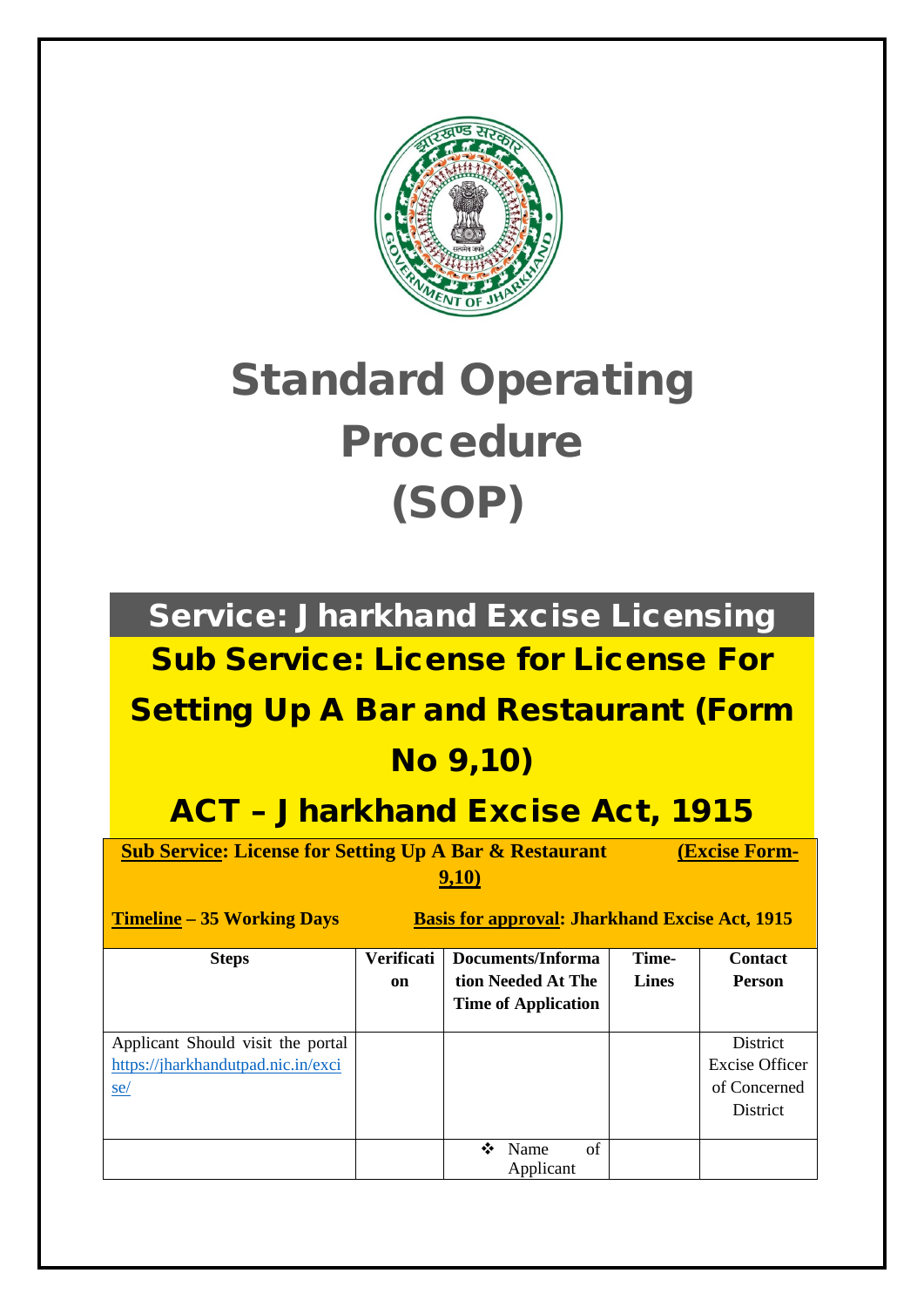| Fill the required details by<br>the Applicant | Father's<br>❖<br>Name of the<br>applicant<br>❖ Local<br>$\&$<br>Permanent<br>Address<br>of<br>Applicant.<br>❖ E-mail<br>Address.<br>Mobile No.<br>❖<br>❖<br>Name<br>of<br>style<br>of<br>business.<br>❖ Whether<br>applicant<br>is<br>income<br>tax<br>assesse<br><b>or</b><br>not<br>❖ Name<br>of<br>Proposed<br>area of the<br>district<br>where<br>applicant<br>wants to set<br>up the Hotel,<br>Bar<br>$\&$ | District<br><b>Excise Officer</b><br>of Concerned<br>District |
|-----------------------------------------------|-----------------------------------------------------------------------------------------------------------------------------------------------------------------------------------------------------------------------------------------------------------------------------------------------------------------------------------------------------------------------------------------------------------------|---------------------------------------------------------------|
|                                               | Restaurant<br>In case of                                                                                                                                                                                                                                                                                                                                                                                        |                                                               |
|                                               | <u>Company</u>                                                                                                                                                                                                                                                                                                                                                                                                  |                                                               |
|                                               | Memorandum<br>➤<br>$\&$<br>Article<br>of<br>Association.<br>$\triangleright$ Resolution<br>passed by the<br>Board<br>of<br>Directors<br>regarding<br>proposed set-up<br>$\mathbf{A}$<br>Bar<br>$\&$<br>Restaurant<br>List<br>➤<br>of<br><b>Directors</b><br>with<br><b>DIN</b><br>No.<br>supported<br>by                                                                                                        |                                                               |
|                                               | Form-32 issued<br>by Company<br>Registrar.<br>Certificate<br>➤<br>issued<br>by<br>Company<br>Registrar<br>regarding                                                                                                                                                                                                                                                                                             |                                                               |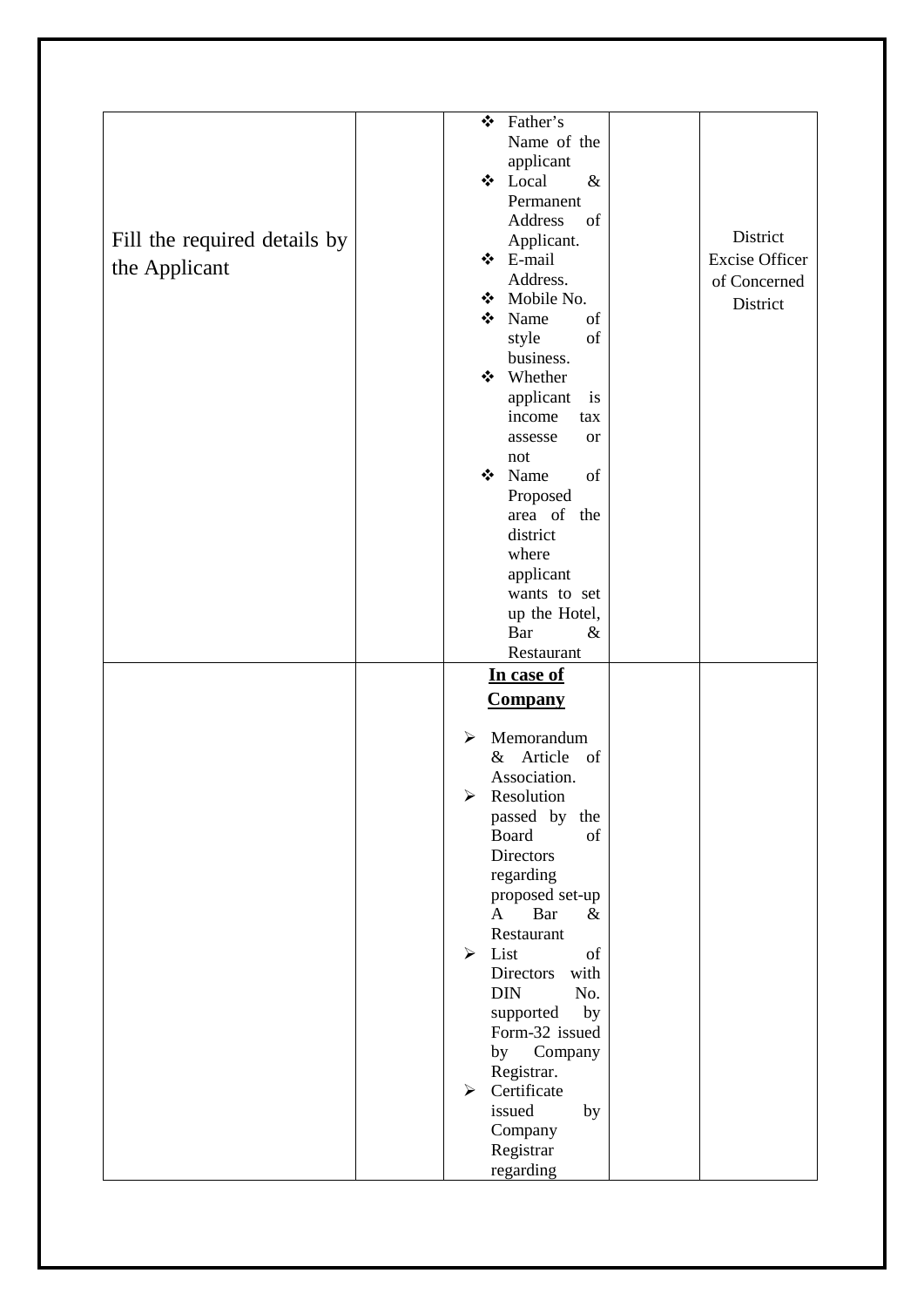|                           | Company<br>not                |
|---------------------------|-------------------------------|
|                           | in liquidation.               |
|                           | Income<br>➤<br>Tax            |
|                           | Return<br>of                  |
|                           | Company                       |
|                           | (previous                     |
|                           | years)                        |
|                           | <b>Balance-Sheet</b><br>≻     |
|                           |                               |
| <b>Documents Required</b> | of Company.                   |
|                           | Self-<br>➤                    |
|                           | Declaration                   |
|                           | about sound                   |
|                           | Character                     |
|                           | Rent<br>$\blacktriangleright$ |
|                           | Agreement                     |
|                           | Deed<br>of                    |
|                           | Proposed<br>Site              |
|                           | if<br><b>or</b><br>own        |
|                           |                               |
|                           | relevant papers.              |
|                           | Affidavit<br>➤<br>for         |
|                           | the following:-               |
|                           | No dues of<br>❖               |
|                           | excise<br><b>or</b>           |
|                           | any other                     |
|                           | Governme                      |
|                           | nt                            |
|                           | Departmen                     |
|                           | t.                            |
|                           | ❖ Company                     |
|                           |                               |
|                           | black<br>not                  |
|                           | listed in any                 |
|                           | state.                        |
|                           | ❖ Company or                  |
|                           | applicant has                 |
|                           | not punished                  |
|                           | under                         |
|                           | N.D.P.S.,                     |
|                           | Excise Act,                   |
|                           | Molasses                      |
|                           | Act, I.P.C                    |
|                           | $\blacktriangleright$         |
|                           | PDF copy of                   |
|                           | proposed<br>the               |
|                           | site design                   |
|                           | <b>GST</b> Certificate<br>≻   |
|                           |                               |
|                           | In case of                    |
|                           | <b>Partnership Firm</b>       |
|                           |                               |
|                           | ➤                             |
|                           | Registered                    |
|                           | Partnership                   |
|                           | Deed.                         |
|                           | Joint consent of<br>⋗         |
|                           | every partners                |
|                           | regarding                     |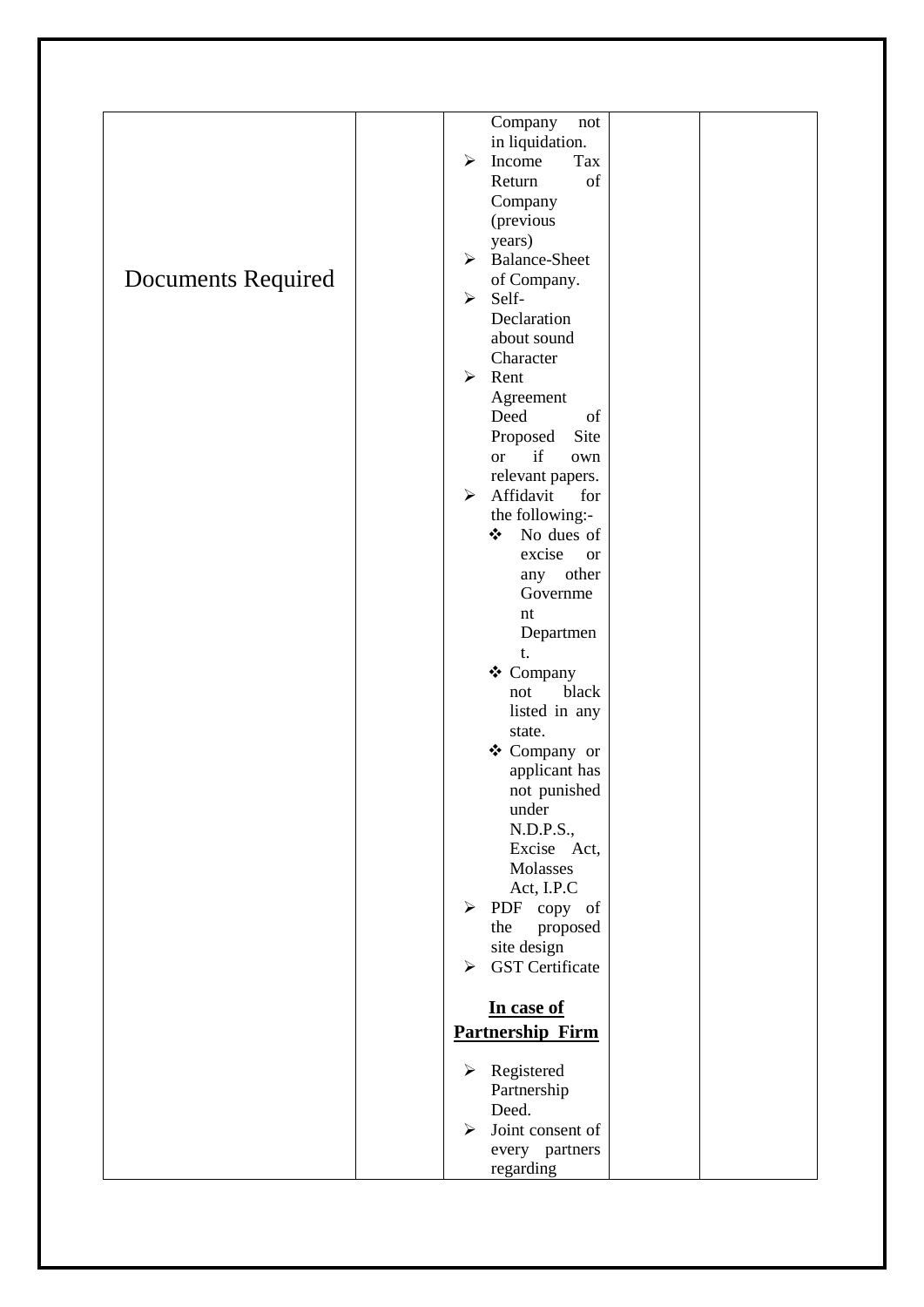| N.D.P.S.,<br>Excise Act,<br>Molasses<br>Act, I.P.C<br><b>GST</b> Certificate<br>➤<br>$\triangleright$ PDF copy of<br>the<br>proposed<br>site design<br>In case of<br>Proprietorship<br><b>Firm</b>                                                        |
|-----------------------------------------------------------------------------------------------------------------------------------------------------------------------------------------------------------------------------------------------------------|
| Governme<br>$\mathop{\hbox{\rm nt}}$<br>Departmen<br>t.<br>❖ Company<br>black<br>not<br>listed in any<br>state.<br>❖ Company or<br>applicant has<br>not punished<br>under                                                                                 |
| that who will<br>in<br>represent<br>Excise<br>Department.<br>$\triangleright$ Affidavit<br>for<br>the following:-<br>❖<br>No dues of<br>excise<br><b>or</b><br>any other                                                                                  |
| ➤<br>Income<br>of<br>Return<br>Partnership<br>Firm (previous<br>years)<br><b>Balance-Sheet</b><br>$\blacktriangleright$<br>of Firm.<br>Self-<br>$\blacktriangleright$<br>Declaration<br>about sound<br>Character<br>Declaration of<br>➤<br>Firm's Partner |
| establishment<br>Of A Bar $\&$<br>Restaurant<br>$\triangleright$ List of Partners<br>with Local &<br>Permanent<br>Address Proof.<br>Tax                                                                                                                   |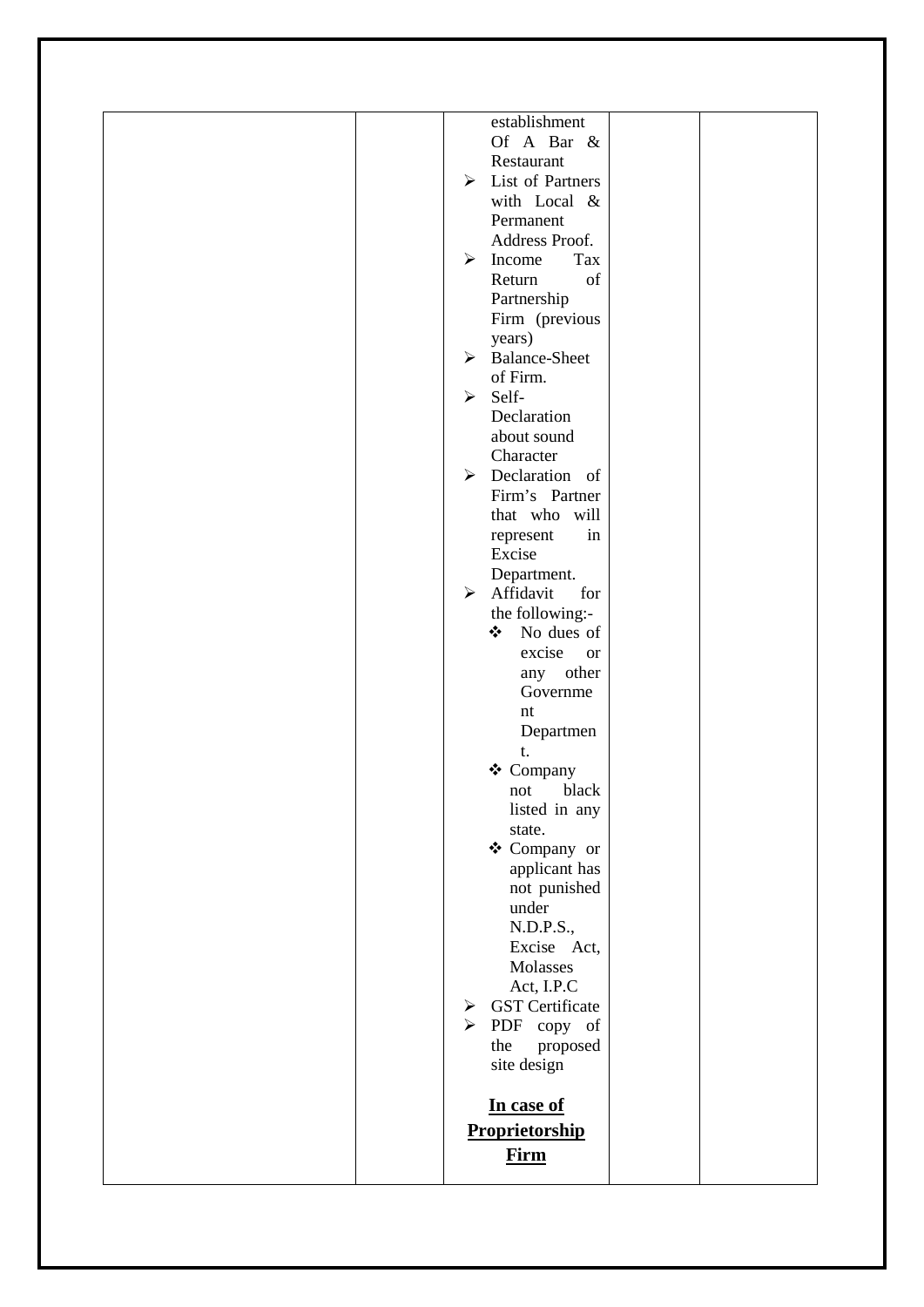| Registered<br>$\blacktriangleright$<br>Proprietorship<br>Deed.<br>Local<br>$\&$<br>$\blacktriangleright$<br>Permanent<br>Address Proof.<br>$\triangleright$ Income<br>Tax<br>of<br>Return<br>Proprietorship<br>Firm<br>(Three<br>years)<br><b>Balance-Sheet</b><br>≻<br>of Firm.<br>Self-<br>➤<br>Declaration<br>about sound<br>Character<br>$\triangleright$ Declaration of<br>Firm's<br>Proprietor that<br>who<br>will<br>in<br>represent<br>Excise<br>Department. |  |
|----------------------------------------------------------------------------------------------------------------------------------------------------------------------------------------------------------------------------------------------------------------------------------------------------------------------------------------------------------------------------------------------------------------------------------------------------------------------|--|
|                                                                                                                                                                                                                                                                                                                                                                                                                                                                      |  |
|                                                                                                                                                                                                                                                                                                                                                                                                                                                                      |  |
|                                                                                                                                                                                                                                                                                                                                                                                                                                                                      |  |
|                                                                                                                                                                                                                                                                                                                                                                                                                                                                      |  |
|                                                                                                                                                                                                                                                                                                                                                                                                                                                                      |  |
|                                                                                                                                                                                                                                                                                                                                                                                                                                                                      |  |
|                                                                                                                                                                                                                                                                                                                                                                                                                                                                      |  |
|                                                                                                                                                                                                                                                                                                                                                                                                                                                                      |  |
|                                                                                                                                                                                                                                                                                                                                                                                                                                                                      |  |
|                                                                                                                                                                                                                                                                                                                                                                                                                                                                      |  |
|                                                                                                                                                                                                                                                                                                                                                                                                                                                                      |  |
|                                                                                                                                                                                                                                                                                                                                                                                                                                                                      |  |
|                                                                                                                                                                                                                                                                                                                                                                                                                                                                      |  |
|                                                                                                                                                                                                                                                                                                                                                                                                                                                                      |  |
|                                                                                                                                                                                                                                                                                                                                                                                                                                                                      |  |
|                                                                                                                                                                                                                                                                                                                                                                                                                                                                      |  |
|                                                                                                                                                                                                                                                                                                                                                                                                                                                                      |  |
|                                                                                                                                                                                                                                                                                                                                                                                                                                                                      |  |
|                                                                                                                                                                                                                                                                                                                                                                                                                                                                      |  |
|                                                                                                                                                                                                                                                                                                                                                                                                                                                                      |  |
|                                                                                                                                                                                                                                                                                                                                                                                                                                                                      |  |
|                                                                                                                                                                                                                                                                                                                                                                                                                                                                      |  |
|                                                                                                                                                                                                                                                                                                                                                                                                                                                                      |  |
|                                                                                                                                                                                                                                                                                                                                                                                                                                                                      |  |
|                                                                                                                                                                                                                                                                                                                                                                                                                                                                      |  |
| $\triangleright$ Affidavit<br>for                                                                                                                                                                                                                                                                                                                                                                                                                                    |  |
| the following:-                                                                                                                                                                                                                                                                                                                                                                                                                                                      |  |
| ❖ No dues of                                                                                                                                                                                                                                                                                                                                                                                                                                                         |  |
| excise                                                                                                                                                                                                                                                                                                                                                                                                                                                               |  |
| <b>or</b>                                                                                                                                                                                                                                                                                                                                                                                                                                                            |  |
| any other                                                                                                                                                                                                                                                                                                                                                                                                                                                            |  |
| Governme                                                                                                                                                                                                                                                                                                                                                                                                                                                             |  |
| $\mathop{\hbox{\rm nt}}$                                                                                                                                                                                                                                                                                                                                                                                                                                             |  |
| Departmen                                                                                                                                                                                                                                                                                                                                                                                                                                                            |  |
| t.                                                                                                                                                                                                                                                                                                                                                                                                                                                                   |  |
| ❖ Firm<br>not                                                                                                                                                                                                                                                                                                                                                                                                                                                        |  |
| black listed                                                                                                                                                                                                                                                                                                                                                                                                                                                         |  |
| in any state.                                                                                                                                                                                                                                                                                                                                                                                                                                                        |  |
| ❖ Firm<br><b>or</b>                                                                                                                                                                                                                                                                                                                                                                                                                                                  |  |
| applicant has                                                                                                                                                                                                                                                                                                                                                                                                                                                        |  |
| not punished                                                                                                                                                                                                                                                                                                                                                                                                                                                         |  |
| under                                                                                                                                                                                                                                                                                                                                                                                                                                                                |  |
| N.D.P.S.,                                                                                                                                                                                                                                                                                                                                                                                                                                                            |  |
| Excise Act,                                                                                                                                                                                                                                                                                                                                                                                                                                                          |  |
| Molasses                                                                                                                                                                                                                                                                                                                                                                                                                                                             |  |
| Act, I.P.C                                                                                                                                                                                                                                                                                                                                                                                                                                                           |  |
| <b>GST</b> Certificate<br>➤                                                                                                                                                                                                                                                                                                                                                                                                                                          |  |
| PDF copy of<br>$\blacktriangleright$                                                                                                                                                                                                                                                                                                                                                                                                                                 |  |
| proposed<br>the                                                                                                                                                                                                                                                                                                                                                                                                                                                      |  |
| site design                                                                                                                                                                                                                                                                                                                                                                                                                                                          |  |
|                                                                                                                                                                                                                                                                                                                                                                                                                                                                      |  |
|                                                                                                                                                                                                                                                                                                                                                                                                                                                                      |  |
| In case of                                                                                                                                                                                                                                                                                                                                                                                                                                                           |  |
| <b>Individual</b>                                                                                                                                                                                                                                                                                                                                                                                                                                                    |  |
|                                                                                                                                                                                                                                                                                                                                                                                                                                                                      |  |
| Income<br>Tax<br>➤                                                                                                                                                                                                                                                                                                                                                                                                                                                   |  |
| Return<br>of                                                                                                                                                                                                                                                                                                                                                                                                                                                         |  |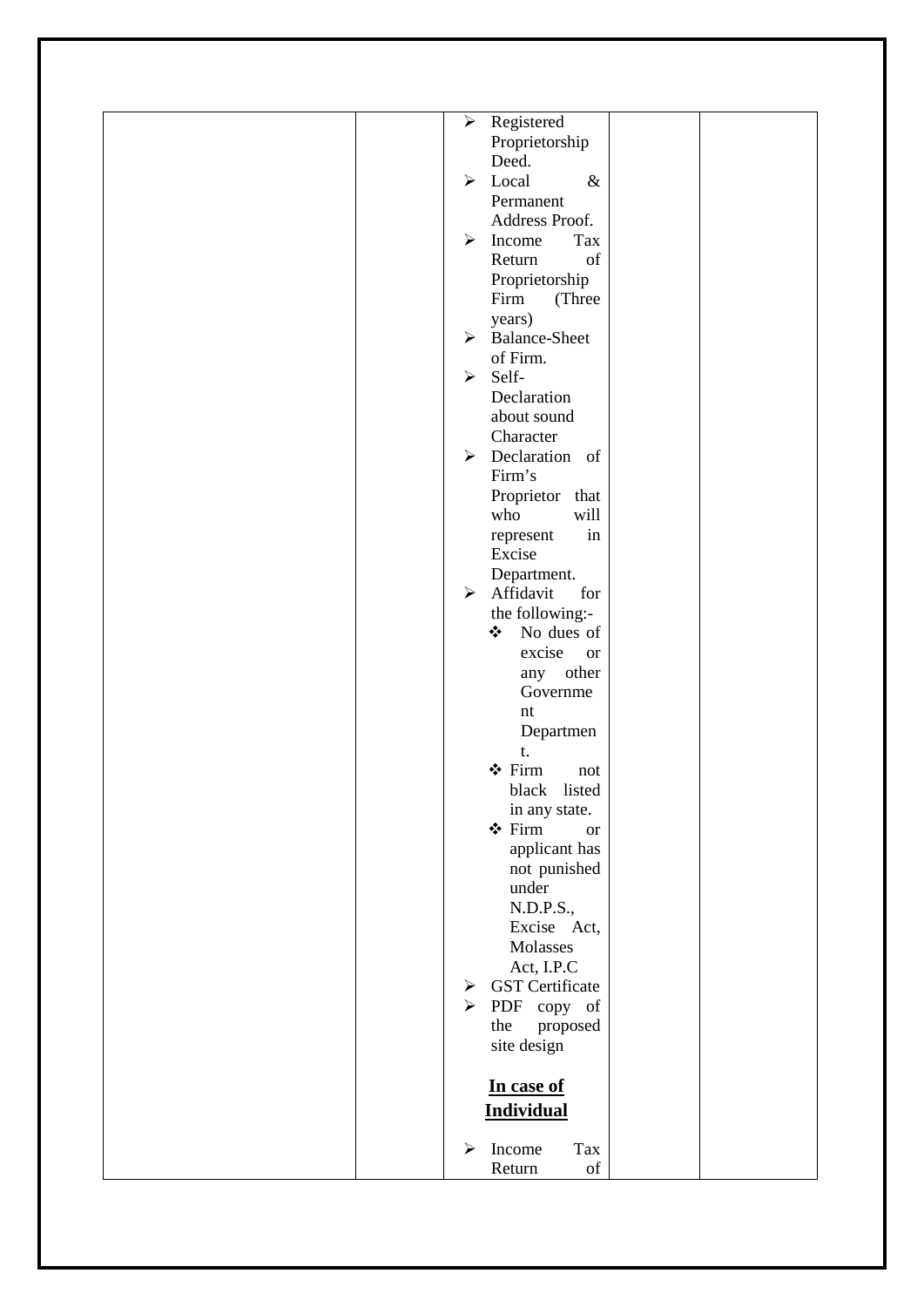| Applicant submit his Application<br>form in online mode                                                                                                                                                 | Applicant.<br>(previous<br>years)<br>Self-<br>➤<br>Declaration<br>about sound<br>Character<br>Affidavit<br>for<br>➤<br>the following:-<br>No dues of<br>❖<br>excise<br><b>or</b><br>any other<br>Governme<br>nt<br>Departmen<br>t.<br>❖ Applicant<br>has<br>not<br>punished<br>under<br>N.D.P.S.,<br>Excise Act,<br>Molasses<br>Act, I.P.C<br><b>GST</b> Certificate<br>➤<br>➤<br>PDF copy of<br>the<br>proposed<br>site design |                                          | District<br><b>Excise Officer</b>                             |
|---------------------------------------------------------------------------------------------------------------------------------------------------------------------------------------------------------|---------------------------------------------------------------------------------------------------------------------------------------------------------------------------------------------------------------------------------------------------------------------------------------------------------------------------------------------------------------------------------------------------------------------------------|------------------------------------------|---------------------------------------------------------------|
|                                                                                                                                                                                                         |                                                                                                                                                                                                                                                                                                                                                                                                                                 |                                          | of concerned<br>District                                      |
| Any officer<br>will verify the<br>document<br>submitted<br>by<br>Applicant, If any discrepancy in<br>document than DEO/authorized<br>officer will raise the query to<br>Applicant within 7 Working days |                                                                                                                                                                                                                                                                                                                                                                                                                                 | $\overline{7}$<br>working<br><b>Days</b> | District<br><b>Excise Officer</b><br>of concerned<br>District |
| If all document are fine than<br>DEO/authorized officer by him<br>will do site inspection and upload<br>the inspection report with his<br>remarks                                                       |                                                                                                                                                                                                                                                                                                                                                                                                                                 |                                          | District<br><b>Excise Officer</b><br>of concerned<br>District |
| DEO will send the detail report to<br>Deputy Commissioner along with<br>his remarks/recommendation                                                                                                      |                                                                                                                                                                                                                                                                                                                                                                                                                                 | 7<br><b>Working</b><br><b>Days</b>       | District<br><b>Excise Officer</b><br>of concerned<br>District |